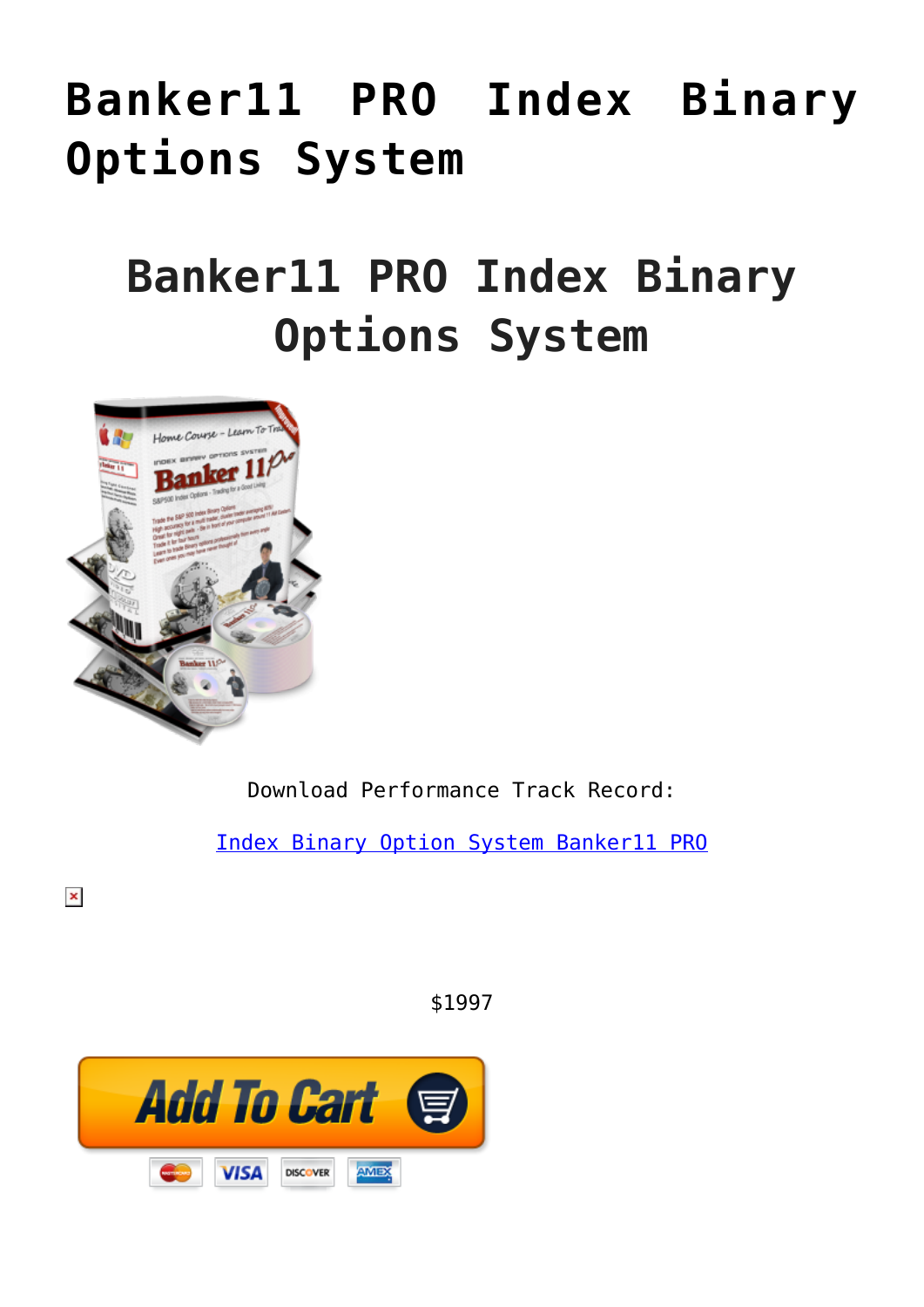# **Index Binary Option System – Banker 11 PRO – Trade the S&P 500 with Binary Options at a Full Time Professional Level in Just Four Hours a Day…**

- **Trade the S&P 500 Index Binary Options for unique binary options trading opportunities**
- **High accuracy for a multi trader, cluster trader averaging 80%!**
- **Running Approximately \$24,900 /mo Systems Results Cash Flow in trading just four hours a day based off \$500 position sizes expandable up to \$49,800 per month systems results at \$1,000 per trade.**
- **Great for night owls were non-morning people because you don't even need to be in front of your computer until 11 AM Eastern. And then trade it for four hours**
- **Learn to trade Binary options professionally from every angle — even ones you may have never thought of**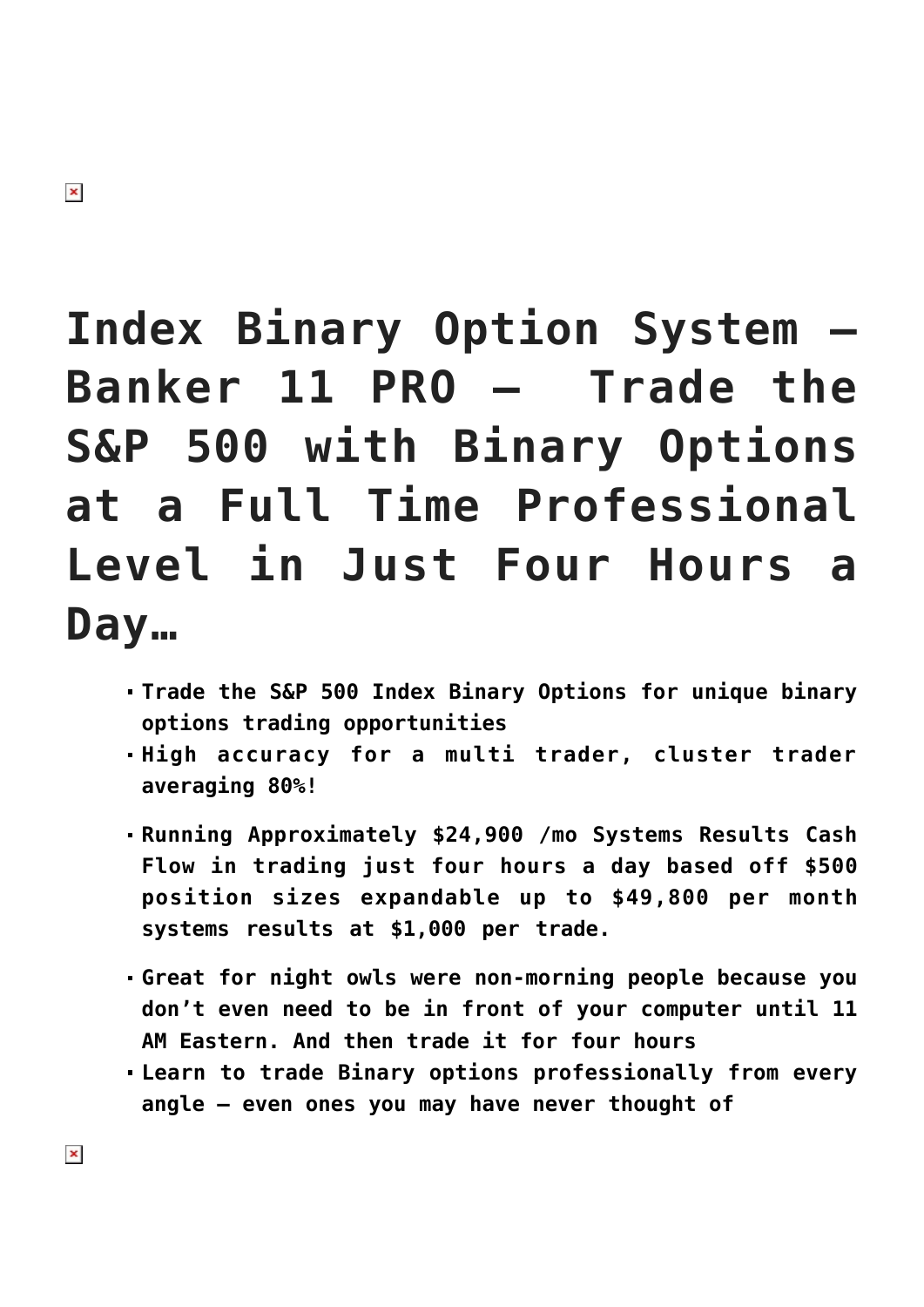**Here is a Sample Performance Record of Banker11 PRO. Examine the performance record carefully. In order to potentially obtain the systems results as represented here you would have to take all of the systems trades and trade the system correctly.**

| S&P 500<br>INDEX |                       |                |            |                |                |      |        |               |
|------------------|-----------------------|----------------|------------|----------------|----------------|------|--------|---------------|
|                  |                       |                |            |                |                |      | Draw   |               |
|                  | W/L                   | Win            | Win Net    | Loss           | Loss Net       | Draw | Net    | <b>NET</b>    |
| $31 - Aug$       | <b>WWWL</b>           | 4              | \$1,400.00 | $\mathbf 1$    | $-$ \$450.00   |      | \$0.00 | \$950.00      |
| 30-Aug           | <b>WWLW</b>           | 3              | \$1,050.00 | $\mathbf{1}$   | $-$ \$450.00   |      | \$0.00 | \$600.00      |
| $27 - Aug$       | <b>WWWL</b>           | 4              | \$1,400.00 | 1              | $-$ \$450.00   |      | \$0.00 | \$950.00      |
| $26 - Aug$       | <b>WLLWW</b>          | 3              | \$1,050.00 | $\overline{2}$ | $-$ \$900.00   |      | \$0.00 | \$150.00      |
| $25 - Aug$       | WWWWWWW               | 9              | \$3,150.00 | $\Theta$       | \$0.00         |      | \$0.00 | \$3,150.00    |
| 24 - Aug         | <b>WWWLWWL</b>        | 5              | \$1,750.00 | $\overline{2}$ | $-$ \$900.00   |      | \$0.00 | \$850.00      |
| $23 - Aug$       | <b>WWWLWW</b>         | 5              | \$1,750.00 | $\mathbf 1$    | $-$ \$450.00   |      | \$0.00 | \$1,300.00    |
| $20 - Aug$       | <b>WWWWWW</b>         | 7              | \$2,450.00 | $\Theta$       | \$0.00         |      | \$0.00 | \$2,450.00    |
| 19-Aug           | WWLLLLLW              | 3              | \$1,050.00 | 5              | $-$ \$2,250.00 |      | \$0.00 | $- $1,200.00$ |
| 18 - Aug         | <b>WWWWWW</b>         | $\overline{7}$ | \$2,450.00 | $\Theta$       | \$0.00         |      | \$0.00 | \$2,450.00    |
|                  | <b>WWWWWW</b>         | 7              | \$2,450.00 | $\Theta$       | \$0.00         |      | \$0.00 | \$2,450.00    |
|                  | <b>WWWWWLWWWWW</b>    | 12             | \$4,200.00 | $\mathbf{1}$   | $-$ \$450.00   |      | \$0.00 | \$3,750.00    |
| $13 - Aug$       | <b>MMMMMMMMMMMMMM</b> | 15             | \$5,250.00 | $\Theta$       | \$0.00         |      | \$0.00 | \$5,250.00    |
|                  | <b>WWWW</b>           | 5              | \$1,750.00 | $\Theta$       | \$0.00         |      | \$0.00 | \$1,750.00    |
|                  | <b>LLLLWWW</b>        | 3              | \$1,050.00 | 4              | $- $1,800.00$  |      | \$0.00 | $-$ \$750.00  |
|                  | <b>WWWL</b>           | 3              | \$1,050.00 | $\mathbf{1}$   | $-$ \$450.00   |      | \$0.00 | \$600.00      |
| $10 - Aug$       | <b>WWWLW</b>          | 5              | \$1,750.00 | 1              | $-$ \$450.00   |      | \$0.00 | \$1,300.00    |
| $9 - Aug$        | <b>WWWWL</b>          | 5              | \$1,750.00 | 1              | $-$ \$450.00   |      | \$0.00 | \$1,300.00    |
| $6 - Aug$        | <b>WWWWWW</b>         | $\overline{7}$ | \$2,450.00 | $\Theta$       | \$0.00         |      | \$0.00 | \$2,450.00    |
| $5 - Aug$        | LWW                   | $\overline{2}$ | \$700.00   | 1              | $-$ \$450.00   |      | \$0.00 | \$250.00      |
| $4 - Aug$        | <b>WWLWLWW</b>        | 5              | \$1,750.00 | $\overline{2}$ | $-$ \$900.00   |      | \$0.00 | \$850.00      |
| $2 - Aug$        | <b>LLWLW</b>          | $\overline{2}$ | \$700.00   | 3              | $- $1,350.00$  |      | \$0.00 | $-$ \$650.00  |
|                  |                       | 121            |            | 27             |                |      | Total  | \$30,200.00   |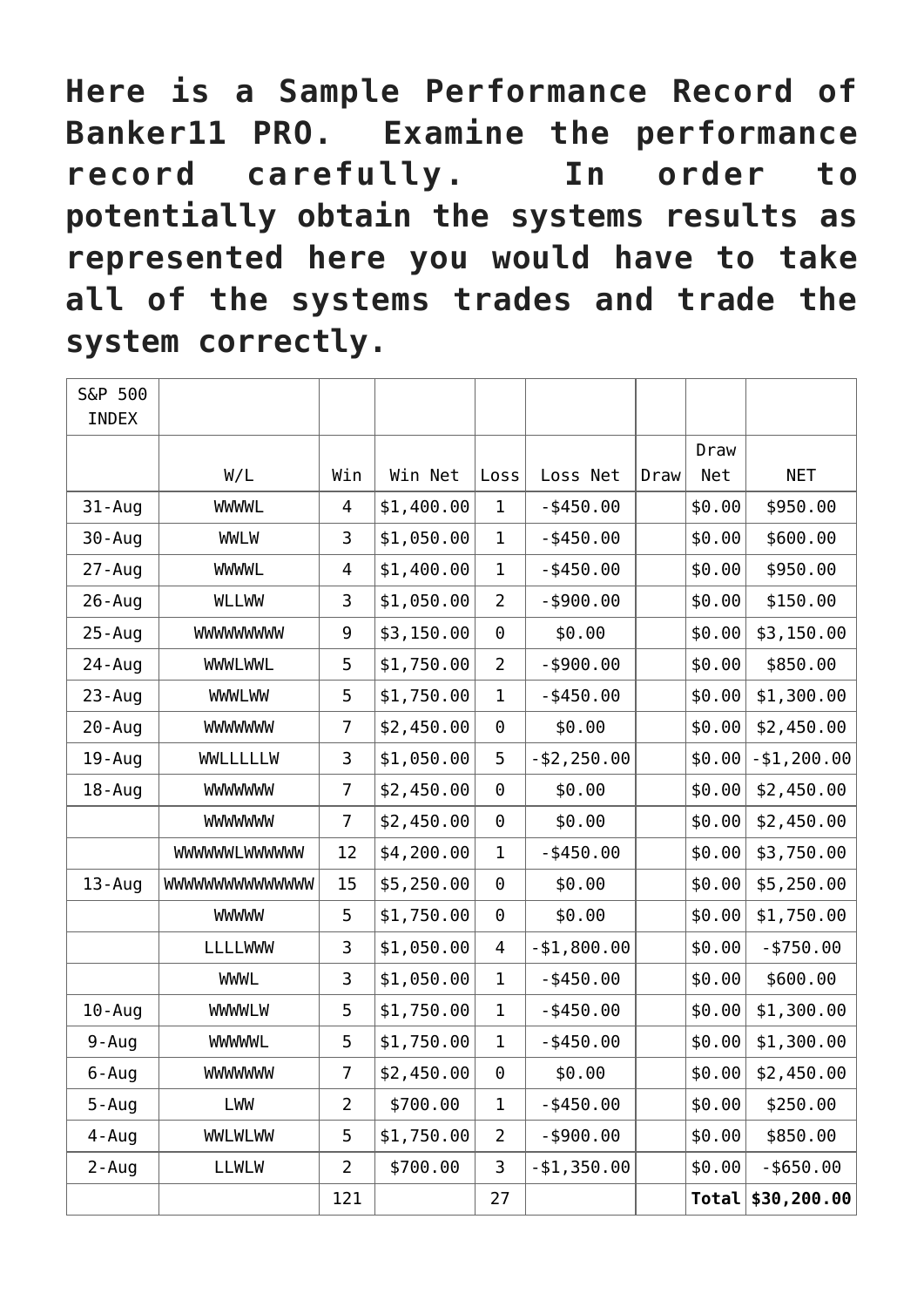|            |                |                | 81.76%     |                |                |      |        |              |
|------------|----------------|----------------|------------|----------------|----------------|------|--------|--------------|
| S&P 500    |                |                |            |                |                |      |        |              |
| INDEX      |                |                |            |                |                |      |        |              |
| $30 - Jul$ | <b>WWWWWL</b>  | 6              | \$2,100.00 | 1              | $-$ \$450.00   |      | \$0.00 | \$1,650.00   |
| $29 - Jul$ | <b>WWWWWW</b>  | 7              | \$2,450.00 | 0              | \$0.00         |      | \$0.00 | \$2,450.00   |
| $28 - Jul$ | <b>WLLWLWW</b> | 4              | \$1,400.00 | 3              | $- $1,350.00$  |      | \$0.00 | \$50.00      |
| $27 - Jul$ | LWL            | 1              | \$350.00   | $\overline{2}$ | $-$ \$900.00   |      | \$0.00 | $-$ \$550.00 |
| $26 - Jul$ | <b>WWWWWWW</b> | 8              | \$2,800.00 | $\Theta$       | \$0.00         |      | \$0.00 | \$2,800.00   |
| $23 - Jul$ | LWW            | $\overline{2}$ | \$700.00   | $\mathbf 1$    | $-$ \$450.00   |      | \$0.00 | \$250.00     |
| $22 - Jul$ | <b>WWLWWW</b>  | 5              | \$1,750.00 | $\mathbf 1$    | $-$ \$450.00   |      | \$0.00 | \$1,300.00   |
| $21 - Jul$ | LWWWWWWW       | 8              | \$2,800.00 | 1              | $-$ \$450.00   |      | \$0.00 | \$2,350.00   |
| $20 - Jul$ | <b>WLWW</b>    | 3              | \$1,050.00 | 1              | $-$ \$450.00   |      | \$0.00 | \$600.00     |
| $19 - Jul$ | <b>WLWWWWW</b> | 7              | \$2,450.00 | $\mathbf 1$    | $-$ \$450.00   |      | \$0.00 | \$2,000.00   |
| $16 - Jul$ | <b>WWLLLWL</b> | 3              | \$1,050.00 | 4              | $- $1,800.00$  |      | \$0.00 | $- $750.00$  |
| $15 - Jul$ | <b>WWWLWL</b>  | 4              | \$1,400.00 | $\overline{2}$ | $-$ \$900.00   |      | \$0.00 | \$500.00     |
| $14 - Jul$ | <b>WWWWWW</b>  | 8              | \$2,800.00 | $\Theta$       | \$0.00         |      | \$0.00 | \$2,800.00   |
| $13 - Jul$ | <b>WWWWWWW</b> | 8              | \$2,800.00 | $\Theta$       | \$0.00         |      | \$0.00 | \$2,800.00   |
| $12 - Jul$ | <b>WWWL</b>    | 3              | \$1,050.00 | $\mathbf 1$    | $-$ \$450.00   |      | \$0.00 | \$600.00     |
| $9 - Jul$  | <b>LWWL</b>    | 2              | \$700.00   | $\overline{2}$ | $-$ \$900.00   |      | \$0.00 | $-$ \$200.00 |
| $8 - Jul$  | <b>LLLWW</b>   | $\overline{2}$ | \$700.00   | 3              | $-$ \$1,350.00 |      | \$0.00 | $-$ \$650.00 |
| $7 - Jul$  | <b>WWWWW</b>   | 6              | \$2,100.00 | $\Theta$       | \$0.00         |      | \$0.00 | \$2,100.00   |
| 6-Jul      | WWWWWLL        | 6              | \$2,100.00 | 2              | $-$ \$900.00   |      | \$0.00 | \$1,200.00   |
| $2 - Jul$  | <b>MMMMMM</b>  | 7              | \$2,450.00 | 0              | \$0.00         |      | \$0.00 | \$2,450.00   |
| $1 - J$ ul | <b>LWWLL</b>   | 2              | \$700.00   | 3              | $- $1,350.00$  |      | \$0.00 | $-$ \$650.00 |
|            |                | 102            |            | 28             |                |      | Total  | \$23,100.00  |
|            |                |                | 78.46%     |                |                |      |        |              |
| June       |                |                |            |                |                |      |        |              |
| S&P 500    |                |                |            |                |                |      | Draw   |              |
| INDEX      |                | Win            | Win Net    | Loss           | Loss Net       | Draw | Net    | <b>NET</b>   |
| $30 - Jun$ | <b>LWWWW</b>   | 4              | \$1,400.00 | 1              | $-$ \$450.00   |      | \$0.00 | \$950.00     |
|            | <b>LWWLWL</b>  | 3              | \$1,050.00 | 3              | $- $1,350.00$  |      | \$0.00 | $-$ \$300.00 |
|            | <b>WLWL</b>    | $\overline{2}$ | \$700.00   | $\overline{2}$ | $-$ \$900.00   |      | \$0.00 | $- $200.00$  |
| $25 - Jun$ | LWWW           | 3              | \$1,050.00 | 1              | $-$ \$450.00   |      | \$0.00 | \$600.00     |
|            | <b>LWWWW</b>   | 4              | \$1,400.00 | 1              | $-$ \$450.00   |      | \$0.00 | \$950.00     |
|            | <b>WML</b>     | 2              | \$700.00   | 1              | $-$ \$450.00   |      | \$0.00 | \$250.00     |
|            | <b>WLWW</b>    | 3              | \$1,050.00 | 1              | $-$ \$450.00   |      | \$0.00 | \$600.00     |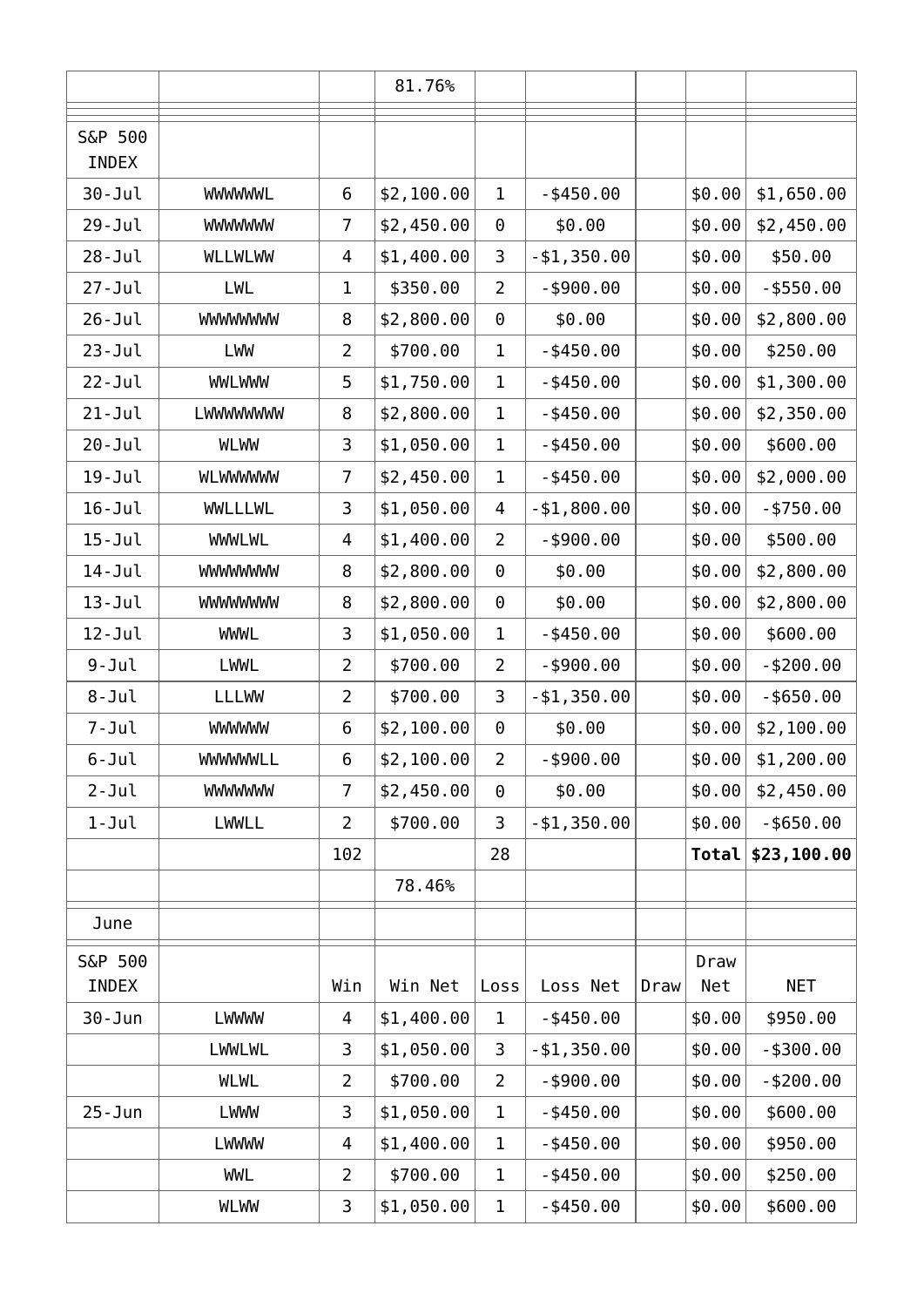| $21 - Jun$ | <b>WWLWWW</b>  | 5              | \$1,750.00 | 1              | $-$ \$450.00  | \$0.00 | \$1,300.00   |
|------------|----------------|----------------|------------|----------------|---------------|--------|--------------|
|            | <b>WLLW</b>    | 2              | \$700.00   | $\overline{2}$ | $-$ \$900.00  | \$0.00 | $- $200.00$  |
|            | <b>WWWWWWW</b> | 8              | \$2,800.00 | $\Theta$       | \$0.00        | \$0.00 | \$2,800.00   |
|            | <b>WWWWL</b>   | 5              | \$1,750.00 | $\mathbf 1$    | $-$ \$450.00  | \$0.00 | \$1,300.00   |
|            | <b>LWWWL</b>   | 3              | \$1,050.00 | $\overline{2}$ | $-$ \$900.00  | \$0.00 | \$150.00     |
| $14 - Jun$ | <b>MMMMMMM</b> | 8              | \$2,800.00 | $\Theta$       | \$0.00        | \$0.00 | \$2,800.00   |
|            | <b>LWLWWL</b>  | 3              | \$1,050.00 | 3              | $- $1,350.00$ | \$0.00 | $-$ \$300.00 |
| $10 - Jun$ | <b>WWWW</b>    | 5              | \$1,750.00 | 0              | \$0.00        | \$0.00 | \$1,750.00   |
|            | <b>LWWWWWW</b> | 7              | \$2,450.00 | $\mathbf 1$    | $-$ \$450.00  | \$0.00 | \$2,000.00   |
|            | LWWWWWW        | 7              | \$2,450.00 | 1              | $-$ \$450.00  | \$0.00 | \$2,000.00   |
| $7 - Jun$  | <b>WWWLLW</b>  | 4              | \$1,400.00 | $\overline{2}$ | $-$ \$900.00  | \$0.00 | \$500.00     |
| $4 - Jun$  | WW             | $\overline{2}$ | \$700.00   | $\Theta$       | \$0.00        | \$0.00 | \$700.00     |
|            | <b>WWWWW</b>   | 6              | \$2,100.00 | 0              | \$0.00        | \$0.00 | \$2,100.00   |
|            | <b>MMMMMM</b>  | 7              | \$2,450.00 | $\Theta$       | \$0.00        | \$0.00 | \$2,450.00   |
| $1 - Jun$  | <b>LWWWL</b>   | 3              | \$1,050.00 | $\overline{2}$ | $-$ \$900.00  | \$0.00 | \$150.00     |
|            |                | 96             |            | 25             |               | Total  | \$21,400.00  |
|            |                |                | 79.34%     |                |               |        |              |

#### **Performance Summary and Averages**

 **Although a \$500 position size is tiny in the world of vanilla options it maybe too large for you to start with, maybe. Regardless, when you start practicing real time start with \$5 trades until you get the hang of the system!**

**Monthly Average**

**\$24,900.00** (\$500 Position Size)

**\$49,800.00** (\$1000 Position Size)

**Binary Trading Business Expansion**